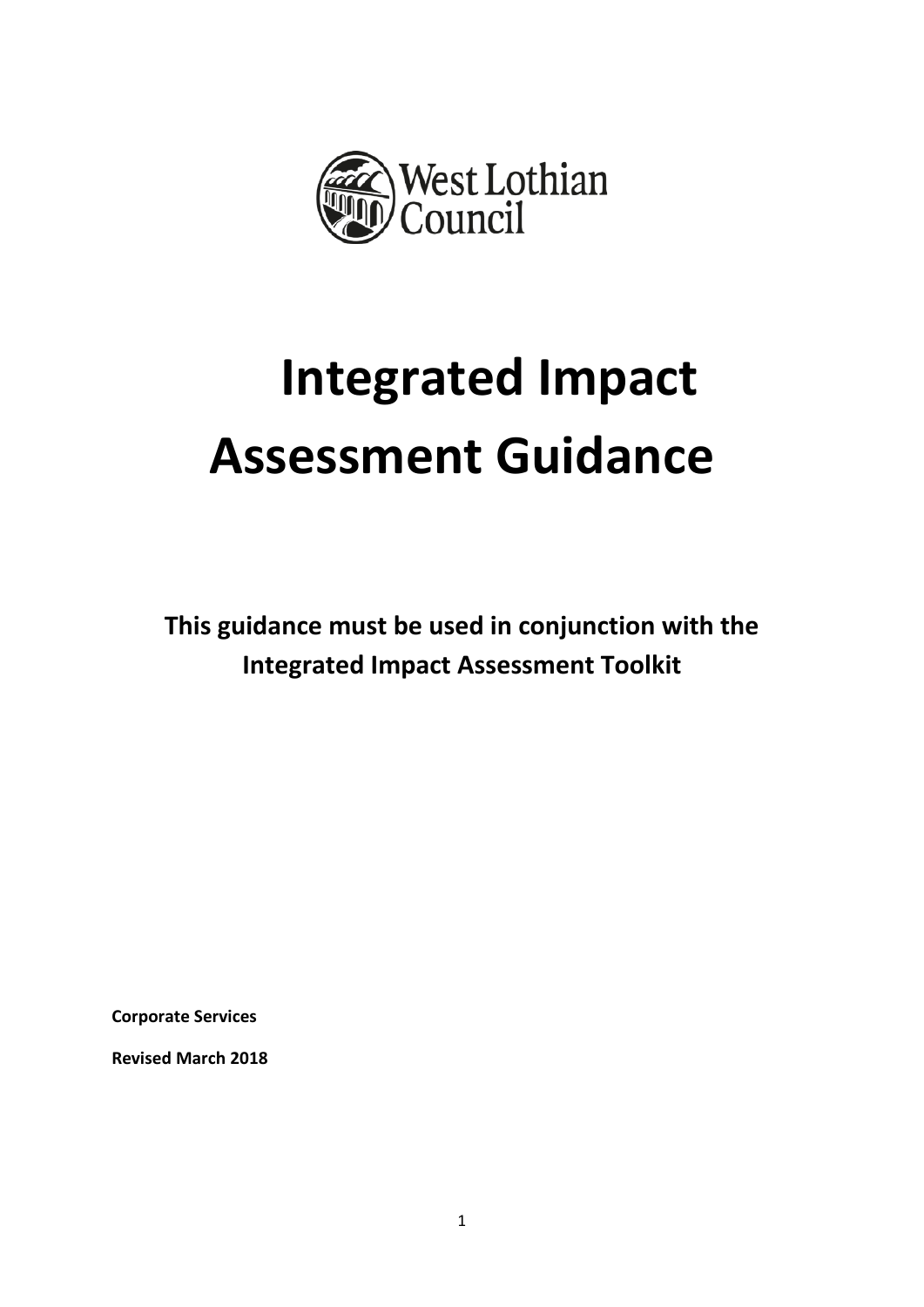# **Contents**

| <b>Section</b> |                                                                             | Page           |
|----------------|-----------------------------------------------------------------------------|----------------|
|                | Part One – Understanding Integrated Impact Assessment                       |                |
| 1.             | <b>Purpose of the guidance</b>                                              | $5\phantom{1}$ |
| 1.1            | What is Integrated Impact Assessment                                        | 5              |
| 1.2            | Why is an integrated Impact Assessment Required                             | 5              |
| 1.3            | When is Integrated Impact Assessment Required                               | 6              |
| 1.4            | Who is responsible for completing an Integrated<br><b>Impact Assessment</b> | $6 - 7$        |
| $\mathbf{2}$   | <b>Legal Context</b>                                                        | $\overline{7}$ |
| 2.1            | <b>Public Sector Equality Duty (PSED)</b>                                   | $\overline{7}$ |
| 2.2            | <b>Protected Characteristics</b>                                            | $7 - 8$        |
| 2.3            | <b>Human Rights</b>                                                         | $8 - 9$        |
| 2.4            | <b>Fairer Scotland Duty (Socioeconomic Disadvantage)</b>                    | $9 - 10$       |
| 2.5            | Do I need to complete a Health Inequalities Impact<br><b>Assessment</b>     | 10             |
| 2.6            | Do I need to complete a Strategic Environmental Impact<br><b>Assessment</b> | 10             |
|                | Part Two - Undertaking Integrated Impact Assessment                         |                |
| 3              | <b>Integrated Impact Assessment Process</b>                                 | 10             |
| 3.1            | <b>Assessment Process</b>                                                   | $10 - 11$      |
| 3.2            | <b>Helpful points to note</b>                                               | 11             |
| 3.3            | Stage one - Integrated Relevance Assessment (IRA)                           | $11 - 12$      |
| 3.4            | Stage two - Full Integrated Impact Assessment (IIA)                         | 12             |
| 3.4.1          | <b>Purpose of the 'Policy'</b>                                              | 12             |
| 3.4.2          | Needs and/or barriers which equality groups may have                        | 12             |
| 3.4.3          | Needs and/or barriers which vulnerable groups may have                      | 12             |
| 3.4.4          | <b>Action Plan</b>                                                          | 13             |
|                | 3.4.5 Consultation and Engagement                                           | 13             |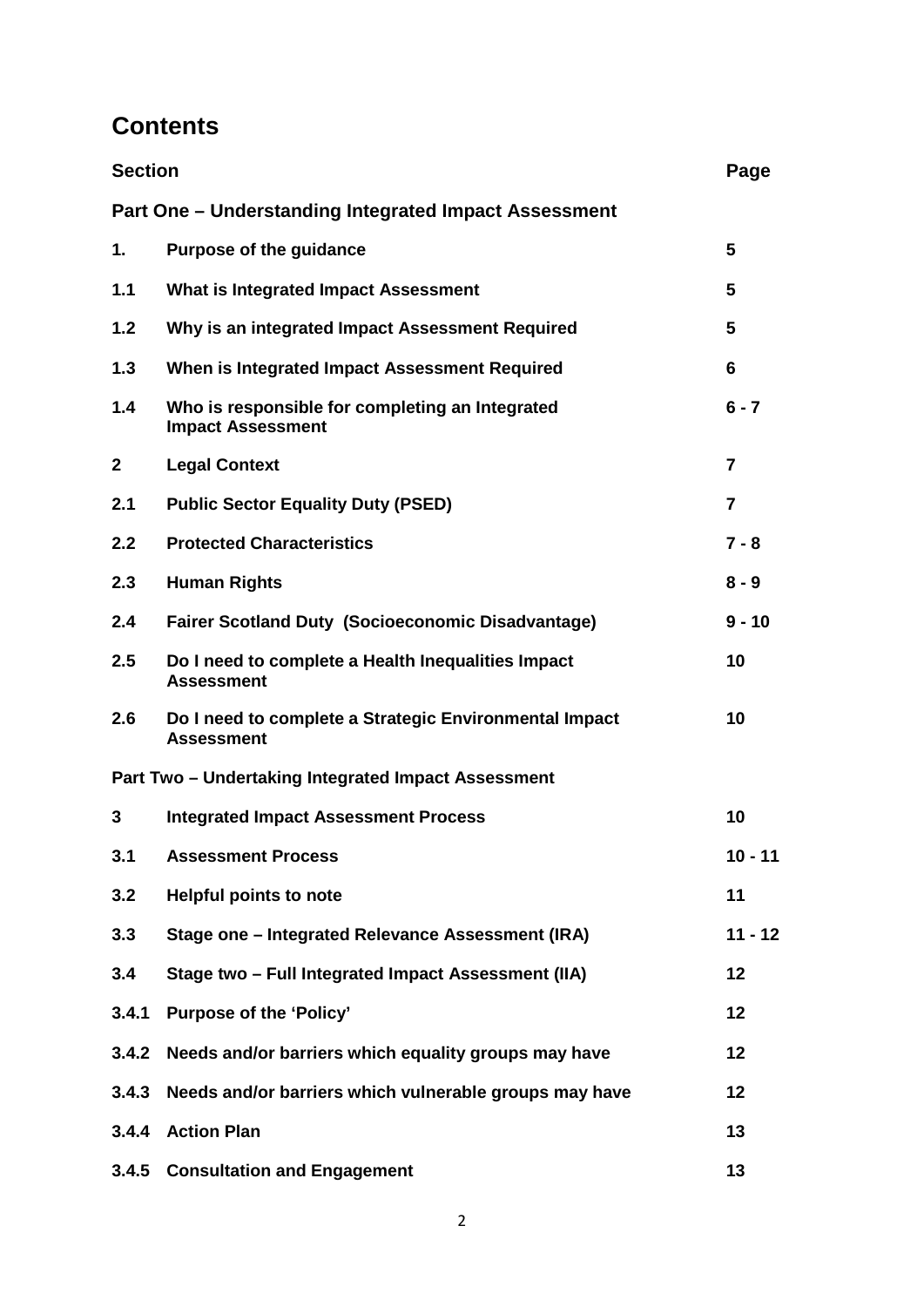| 3.4.6                   | Data and Information                | $13 - 14$ |
|-------------------------|-------------------------------------|-----------|
|                         | 3.4.7 Mitigating Action             | 14        |
|                         | 3.4.8 Monitoring and Review         | $14 - 15$ |
|                         | 3.4.9 Recommendations and Reasoning | 15        |
| $\overline{\mathbf{4}}$ | <b>Data Sources</b>                 | 16        |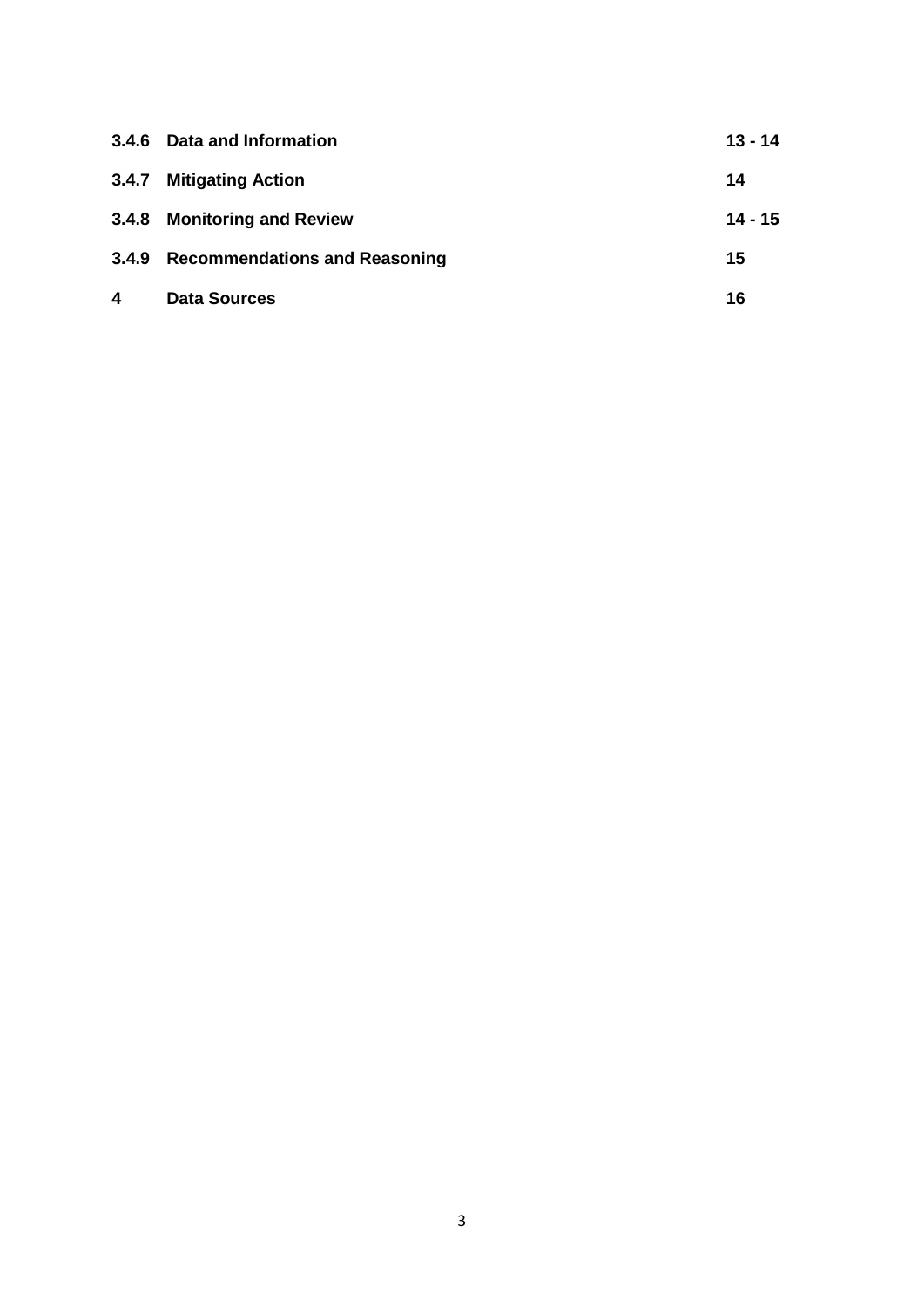## **Integrated Impact Assessment Flowchart**

**Assess for Relevance**

**Is the proposed 'policy' relevant to equality, human rights and/or socioeconomic disadvantage (poverty)?**

**Identify the main aims and objectives of the policy**

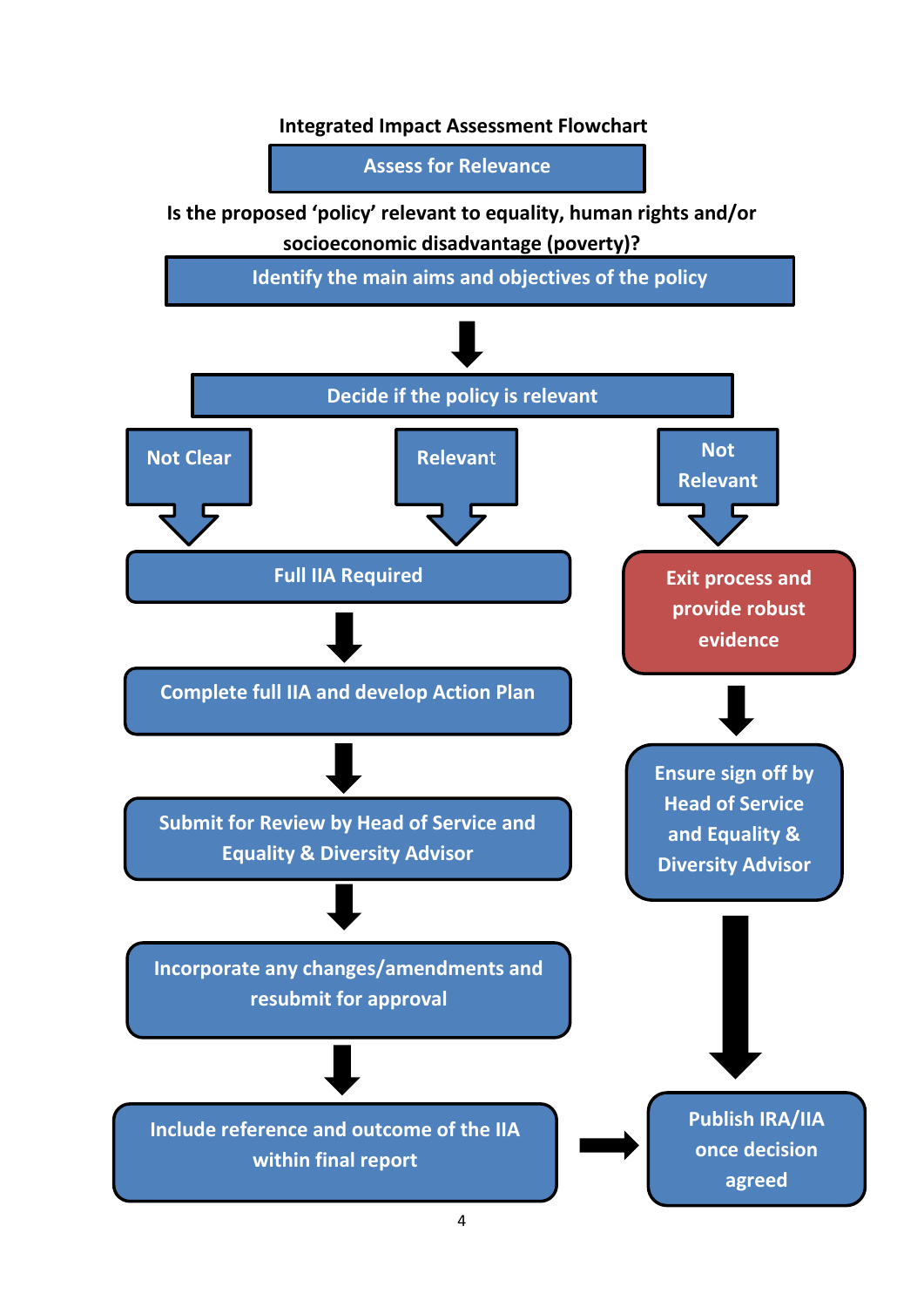## **Part One – Understanding Integrated Impact Assessment**

## **1. Purpose of the Guidance**

This guidance document has been designed to provide you with supporting information that supports the completion of the Integrated Impact Assessment (IIA) Toolkit (separate document) and the formal IIA Training available. Please note that employees involved in the IIA process must have completed the IIA training and the mandatory corporate Equality and Diversity training, as a general understanding of equality and in particular the Protected Characteristics is required to ensure IIA is conducted effectively and appropriately.

For the purposes of this guidance the term IIA refers to both Integrated Relevance Assessment (IRA) (the screening aspect) and the full Integrated Impact Assessment process unless otherwise stated.

## **1.1 What is Integrated Impact Assessment**

The purpose of Integrated Impact Assessment (IIA) is to ensure we comply with the law, taking account of equality, human rights and socioeconomic disadvantage (poverty) implications when making decisions. It also ensures decision makers are fully informed, at a formative stage in the decision making process.

This process will allow us to critically assess whether a 'policy' has wider impacts beyond its intended outcomes and if it impacts differentially on different groups in our communities.

The term 'policy' is used throughout this guidance note and the toolkit (separate document) and applies to policies, strategies, provisions, criteria, functions, practices, budget savings and activities, including the delivery of services.

## **1.2 Why is Integrated impact Assessment Required**

Assessing impact is an important part of the public sector's decision making process. It is important in developing any proposal to understand how the needs of different groups and the potential barriers they may face may differ. IIA is a mechanism which enables you to consider the needs/barriers and identify any adverse impacts of different groups. It enables us to:

- Develop better policies and practices based on evidence
- Prevent or mitigate negative impacts
- Meet our legal requirements in terms of equality, Human Rights, Socioeconomic disadvantage and child poverty
- Be more transparent and accountable

We have a legal requirement to assess our 'policies' for impact to ensure we do not discriminate and to reduce inequality of outcome caused by socioeconomic disadvantage, it ensures statutory compliance and also can avoid legal action. This process also gives us the opportunity to **identify and highlight positive impacts.**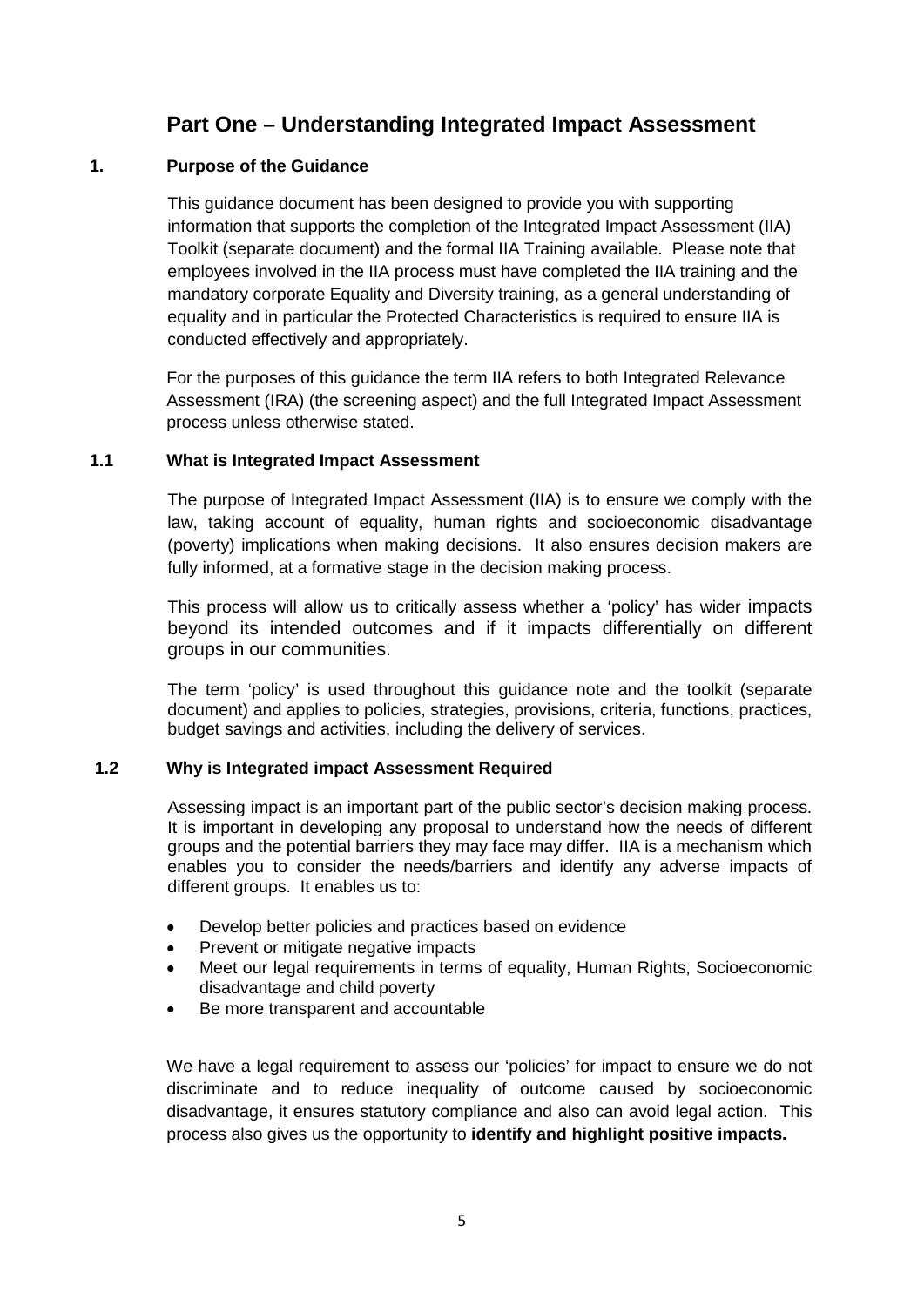## **1.3 When is Integrated Impact Assessment Required**

Assessing the impact is not an end in itself and should be an integral part of any 'Policy' development/change/revision/implementation etc. The regulations emphasise that it is the **impact** of applying a new or revised 'policy' that must be impact assessed and equally we must **actively consider** how we **could** reduce inequality of outcome.

The assessment process **must happen** before a 'policy' is finalised and as early in the development process as possible. The 'policy' should be developed enough to enable an objective, reasonable and clear assessment to be undertaken. The assessment **cannot** be retrospective, or undertaken only near the end of the process, but instead should be seen as integral to the development process and able to inform the consultation process.

Assessing impact does not end with the introduction of the new or revised 'policy'; it is important to monitor the actual impact of the 'policy' as it is implemented, and revisit the assessment as part of any review. Therefore, assessment of impact should be considered as an ongoing, end-to-end process, from early discussions right through to the final decision about whether to go ahead with a 'policy' or service change and beyond, to monitor the actual impact of the implementation.

In order to fulfil our general duty it is critical that all services conduct an IIA in the following circumstances;

- All significant policies, strategies, projects, service reforms/changes should have as a minimum an Integrated Relevance Assessment(IRA) built into the planning process
- All budget options for each financial year will require as a minimum to be assessed for relevance
- All reports to Council Executive require impacts relating to equality, human rights and socioeconomic disadvantage to be referenced, this should be a detailed summary included in the report and a copy of the IRA/IIA included in the background papers

**All** changes to council 'policy' or resources must be assessed for relevance and should be undertaken before any changes are agreed – this is a legal requirement.

**N.B.** It's important to consider cumulative impacts; this is especially relevant when you are making changes to a number of services across one or more service areas for example - making changes to policies for funding and delivering social care, day care, respite for carers and community transport.

Small changes in each of these policies may have a relatively minor effect on disabled and older people, but the cumulative effect of changes to these areas could have a significant effect on the participation in public life of these groups.

## **1.4 Who is responsible for completing an Integrated Impact Assessment**

The person or persons responsible for developing the 'Policy', or delivering a service are responsible for undertaking the assessment. The duty to complete the assessment **cannot** be delegated, therefore the person with the ultimate responsibility for the 'Policy' and its implementation must be aware that the IRA/IIA is being undertaken and **must sign off the final document**. The Equality and Diversity Advisor will also have input in this process.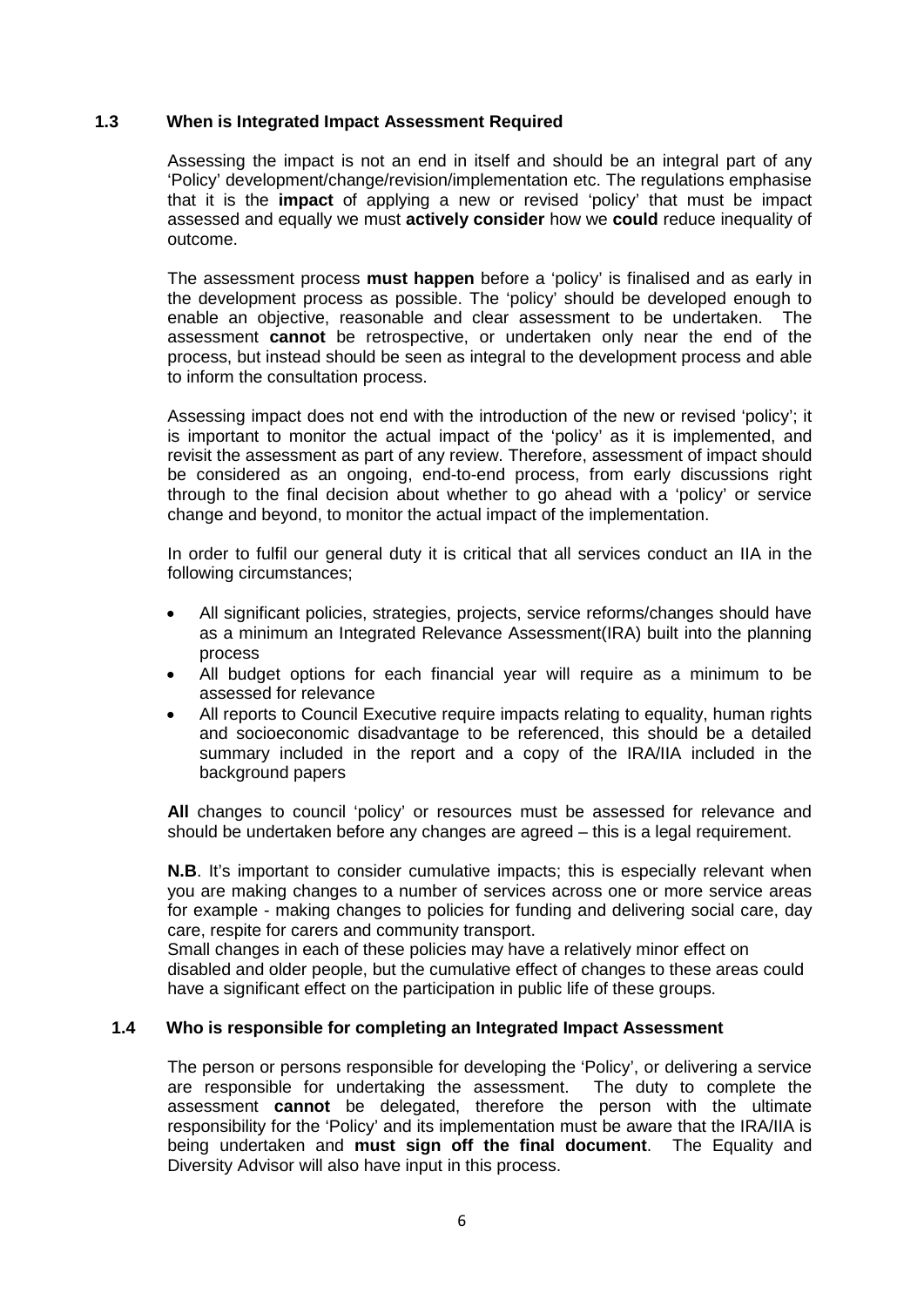The IRA/IIA should be carried out as a group exercise. The Lead Officer responsible for the IRA/IIA must have completed the necessary training as detailed in section 1.1. The group should include:

- those involved in developing the 'Policy' and bring together different perspectives on the subject matter
- those who will be involved or may ultimately implement the 'Policy'
- a person with an operational or front line perspective
- those with a particular knowledge of equality issues and
- it is good practice to invite an employee representative and/or HR colleague particularly where the proposal will have an impact on service delivery or will impact on staffing arrangements or other workforce issues.

Unless in exceptional circumstances the group should consist of at least four people to bring a broad perspective, and include where possible people with protected characteristics where there are gaps in evidence.

## **2 Legal Context**

## **2.1 Public Sector Equality Duty (PSED)**

The Public Sector Equality Duty (PSED) (often referred to as the 'general duty') requires public bodies in the exercise of their functions, to have due regard to the need to:

- 1. Eliminate unlawful discrimination, harassment and victimisation and other prohibited conduct
- 2. Advance equality of opportunity between those who share a protected characteristic and those who do not; and
- 3. Foster good relations between those who share a protected characteristic and those who do not

Supplementary legislation (the Equality Act 2010 (Specific Duties) (Scotland) Regulations 2012), requires the council to be proactive in meeting the general duty of eliminating unlawful discrimination, advancing equality and fostering good relations.

Further information relating to Assessment of Impact can be found here

[https://www.equalityhumanrights.com/en/publication-download/assessing-impact](https://www.equalityhumanrights.com/en/publication-download/assessing-impact-and-public-sector-equality-duty-guide-public-authorities)[and-public-sector-equality-duty-guide-public-authorities](https://www.equalityhumanrights.com/en/publication-download/assessing-impact-and-public-sector-equality-duty-guide-public-authorities)

## **2.2. Protected Characteristics**

The legislation requires that people are not discriminated against, harassed or victimised on the grounds of their 'Protected Characteristic'. The Protected Characteristics are;

- age,
- disability,
- gender reassignment,
- marriage and civil partnership,
- pregnancy and maternity,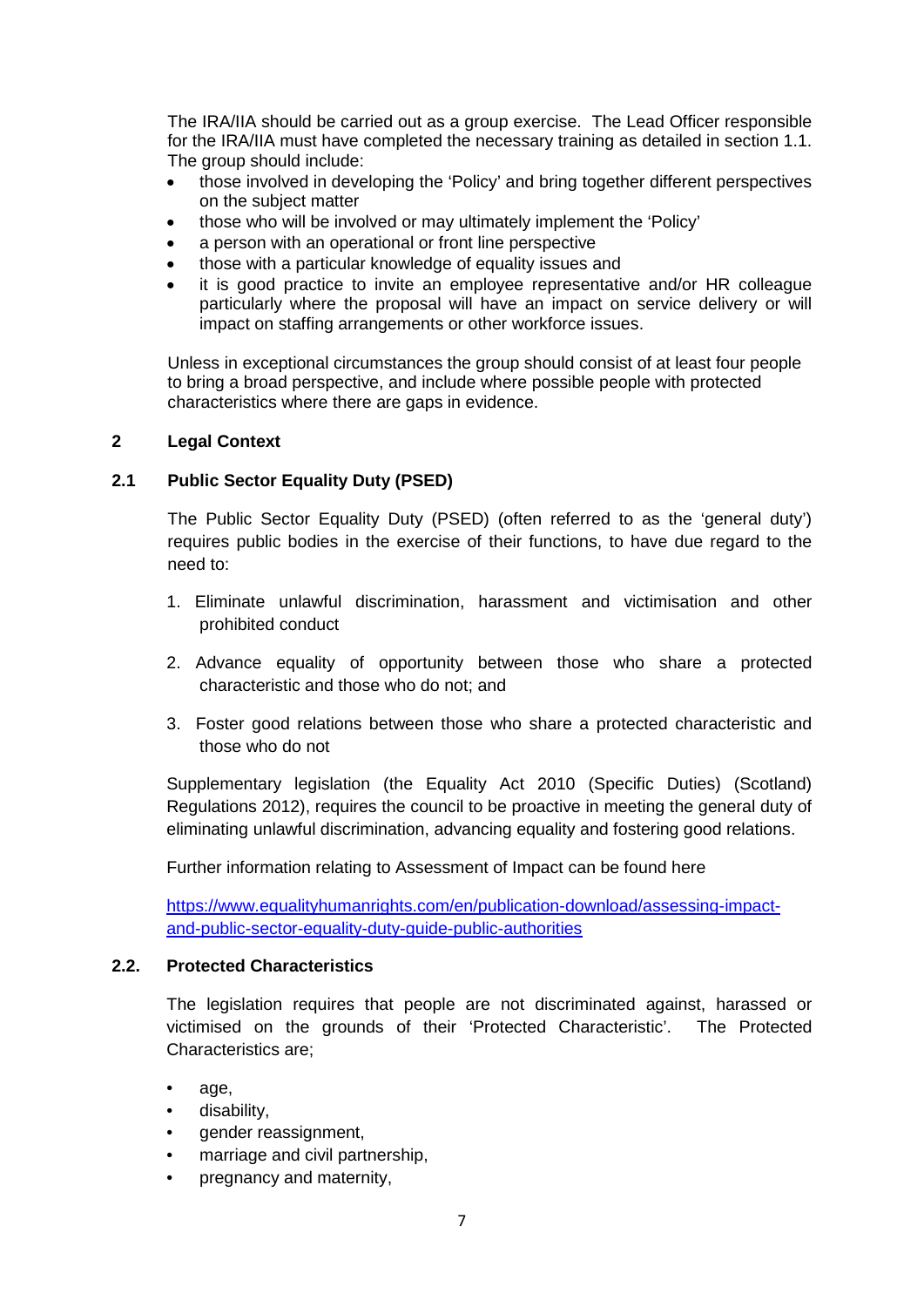- race this includes ethnic or national origin, nationality and also includes Gypsy/Travellers,
- religion or belief (including lack of belief).
- sex (gender),
- sexual orientation.

Every person has one or more protected characteristic; therefore the Act protects all individuals against unfair treatment.

## **2.3 Human Rights**

Taking a human rights based approach is about making sure that people's rights are put at the very centre of policies and practices. This approach should be an embedded consideration, whether during the IRA (screening process) or when conducting a full IIA.

The PANEL principles (detailed below) are one way of breaking down what this means in practice**.**

In summary we need to consider, where applicable to what (if any) extent a 'policy' impacts on the key PANEL principles of Human Rights. These are as follows:-

- Participation people should be involved in decisions that affect their rights. Participation must be active, free, meaningful and give attention to issues of accessibility, including access to information in a form and a language which can be understood
- Accountability there should be monitoring of how people's rights are being affected, as well as remedies when things go wrong
- Non Discrimination All forms of discrimination must be prohibited, prevented and eliminated. People who face the biggest barriers to realising their rights should be prioritise
- Empowerment Everyone should understand their rights, and be fully supported to take part in developing policy and practices which affect their lives
- Legality  $-$  requires the recognition of rights as legally enforceable entitlements and is linked in to national and international human rights law

Human rights include "civil and political" rights, such as:

- Freedom of expression
- Freedom of religion or conscience
- Freedom of assembly
- The right to a fair trial
- The right to privacy<br>• The right to yote
- The right to vote

Human rights also include "economic, social and cultural" rights, such as:

- The right an adequate standard of living
- The right to adequate food, housing, sanitation and water
- The right to education
- **Rights at work**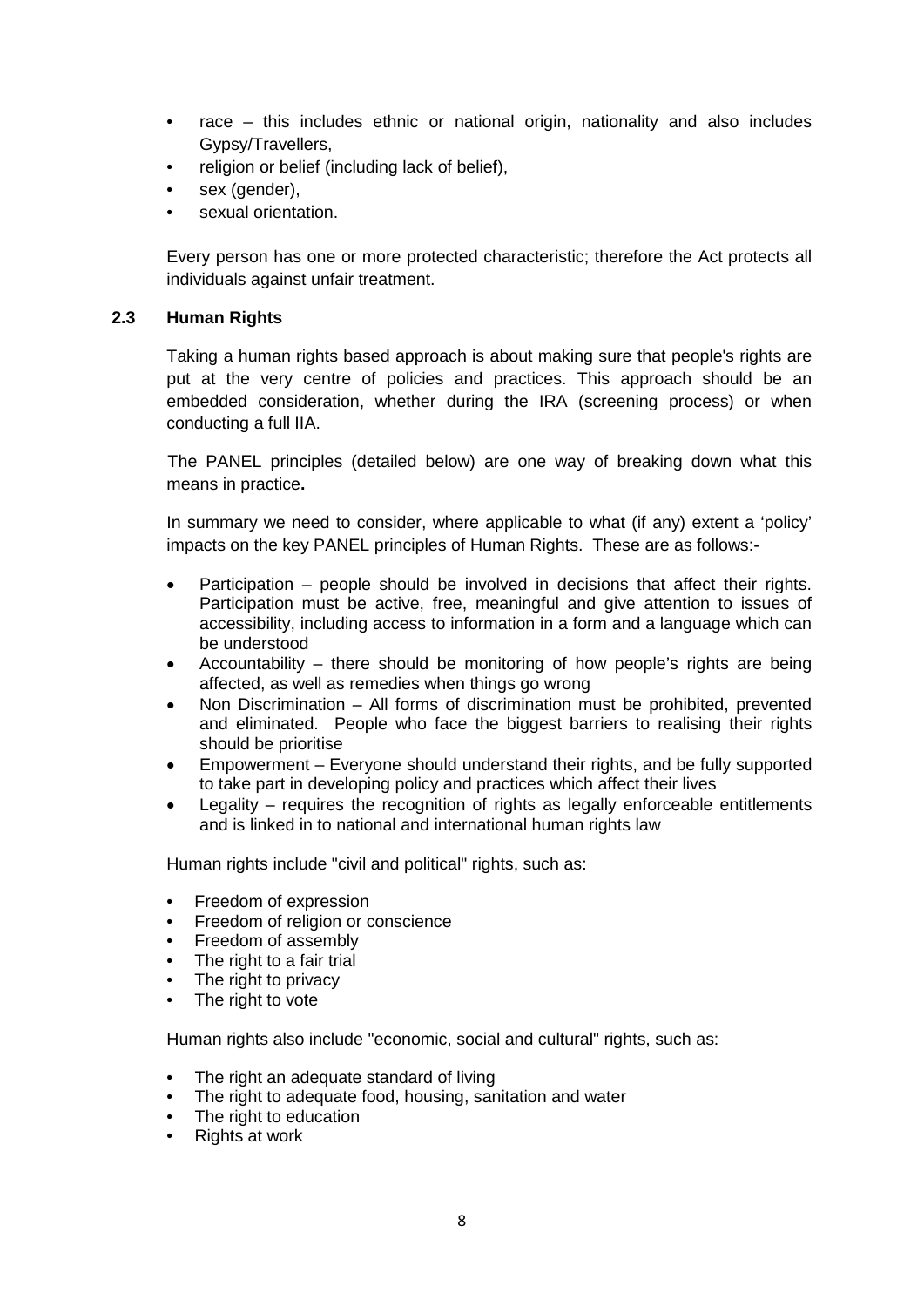As with all impact identification; it is important to note, that the process of consideration is not limited to identifying those impacts we wish to improve or mitigate, but also where applicable, those **positive impacts** that may enhance the human rights of an individual(s).

Further information relating to Human Rights can be found here

<http://www.scottishhumanrights.com/rights-in-practice/>

## **2.4 Fairer Scotland Duty (Socio-economic disadvantage)**

The Fairer Scotland Duty, part 1 of the Equality Act 2010 places a legal responsibility on the council to actively consider ('pay due regard' to) how they can reduce inequalities of outcome caused by socioeconomic disadvantage, when making strategic decisions.

This duty gives us an opportunity to do things differently and put tackling inequality genuinely at the heart of key decision making.

In broad terms, 'socio-economic disadvantage' means living on a low income compared to others in Scotland, with little or no accumulated wealth, leading to greater material deprivation, restricting the ability to access basic goods and services. Socio-economic disadvantage can be experienced in both places and communities of interest, leading to further negative outcomes such as social exclusion. Disadvantage can also arise depending on your social class; this is more difficult to measure and will require further consideration.

In summary, socio-economic disadvantage is focused on:-

- **low income** cannot afford to maintain regular payments such as bills, food, clothing
- **low wealth** enough money to meet basic living costs and pay bills but have no savings to deal with any unexpected spends and no provision for the future
- **material deprivation** being unable to access basic goods and services i.e. financial products like life insurance, repair/replace broken electrical goods, warm home, leisure and hobbies
- **area deprivation (including communities of interest and communities of place)** - where you live, where you work, visit or spend a continuous amount of time can all have an impact i.e. rural areas, accessibility of transport, education and employment impact, people who have experienced homelessness and / or the asylum system, those who share an identity and / or a Protected **Characteristic**
- **Socio-economic background** disadvantage that can arise from parents' education, employment and income – social class in other words

The council is covered by the Public Sector Equality Duty (PSED) and the Human Rights Act and we also have responsibilities in relation to child poverty as stipulated in the Child Poverty (Scotland) Act 2017. This means we can use an integrated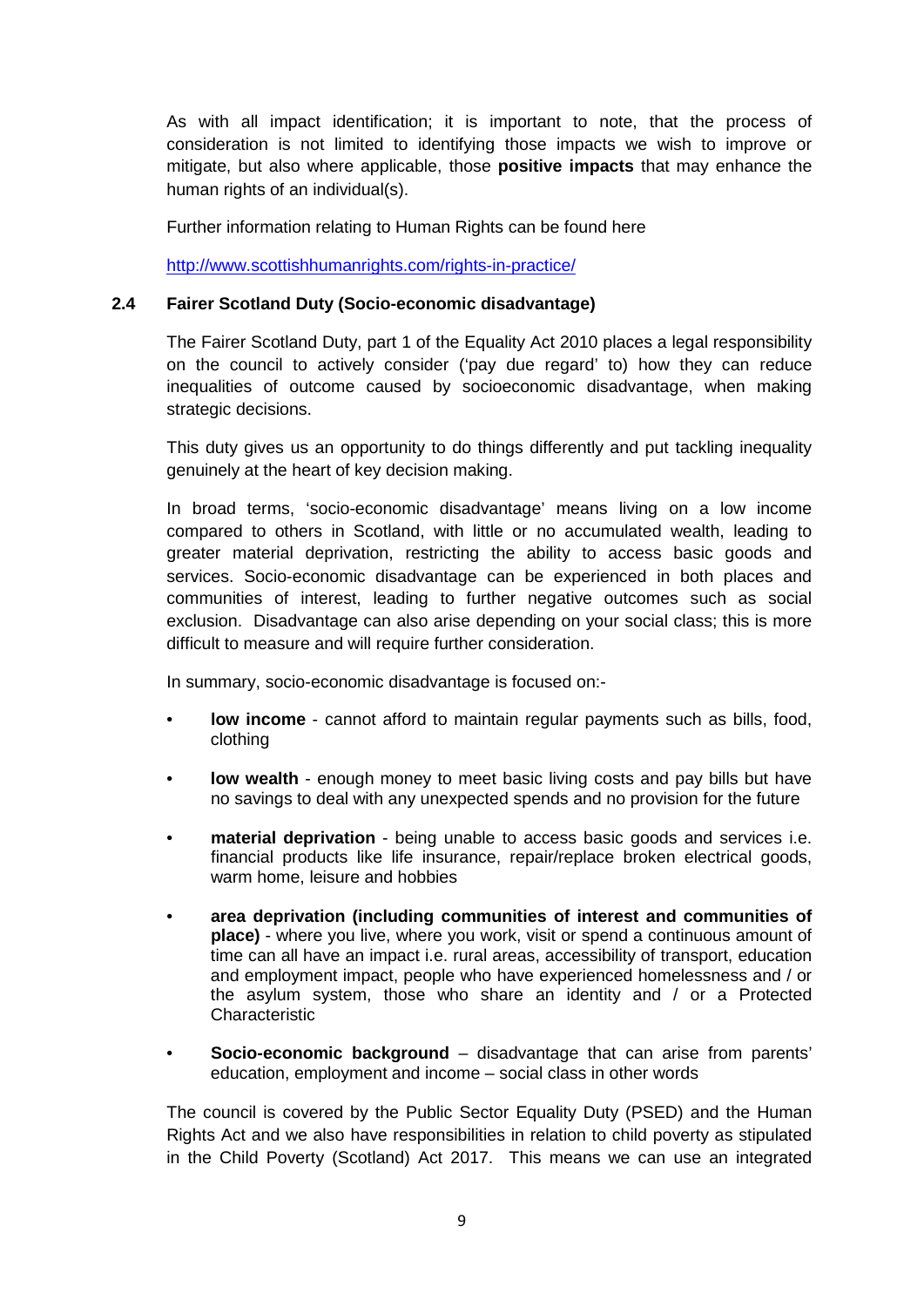approach to focus on equality, human rights, socio-economic disadvantage and child and family poverty.

Although the Fairer Scotland Duty is derived from the Equality Act 2010, it is separate from the public sector equality Duty (PSED), but there are clear links between the aims of both duties as those who share particular protected characteristics are often at higher risk of socio-economic disadvantage.

Further information relating to the Fairer Scotland Duty can be found here

<http://www.gov.scot/Resource/0053/00533417.pdf>

## **2.5 Do I need to complete a Health Inequalities Impact Assessment**

It's worth noting that there is considerable cross over between equality, socioeconomic disadvantage and health, as many of the disadvantages faced by equality groups includes poor health and health inequalities.

Health Inequalities Impact Assessment (HIIA) involves a more detailed assessment of equality, inequality of access to services, health and, in addition, human rights impacts.

For most proposals an IIA should be all that is necessary to highlight the issues that will need to be addressed and no further assessment will be necessary.

In some cases, involving major strategies and plans, it may be necessary to complete a full HIIA. Guidance and supporting documentation can be found on the Health Scotland website by following the link below;

[http://www.healthscotland.scot/publications/health-inequalities-impact-assessment](http://www.healthscotland.scot/publications/health-inequalities-impact-assessment-guides-and-resources)[guides-and-resources](http://www.healthscotland.scot/publications/health-inequalities-impact-assessment-guides-and-resources)

## **2.6 Do I need to complete a Strategic Environmental Assessment (SEA)**

Is the 'policy' likely to impact on the environment? This must be considered due to the close links between the environment, equality, human rights, socio economic disadvantage and health. The environment in which you live can have a significant impact on your life chances.

For most proposals an IIA should be all that is necessary to highlight the issues that will need to be addressed and no further assessment will be necessary.

In some cases, involving major strategies and plans, it may be necessary to complete a SEA, advice and guidance should be sought from Planning before you under any SEA.

Guidance and supporting documentation can be found on the Scottish Government website by following the link below;

## **http://www.gov.scot/Topics/Environment/environmental-assessment/sea**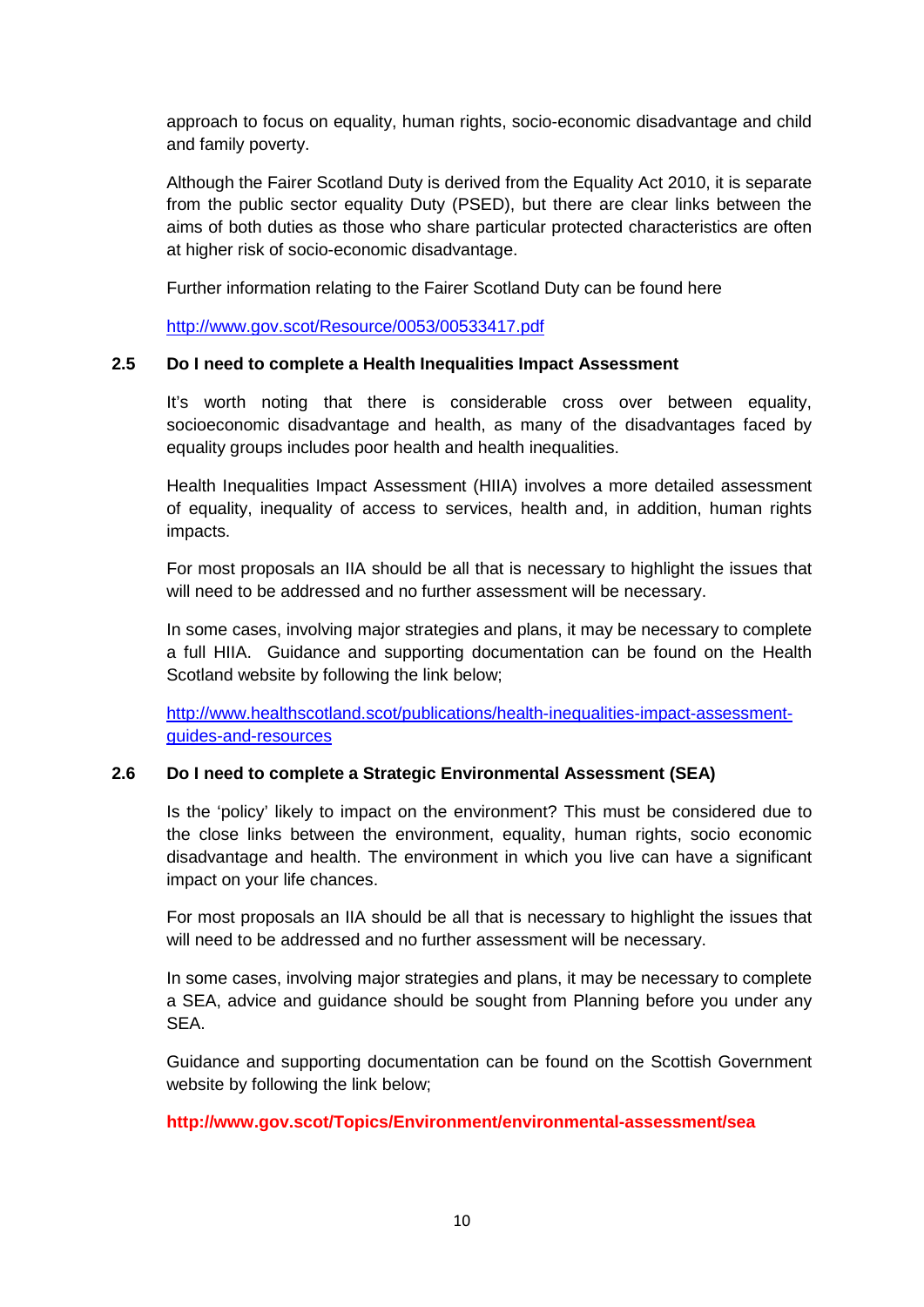## **Part Two – Undertaking Integrated Impact Assessment**

## **3. Assessment Process**

**3.1** There are two aspects to the assessment process, stage one screening for relevance and stage two completing a full assessment.

The types of activity that should not need to be impact assessed are:

- results from research
- reports of surveys
- meeting minutes
- progress updates

The types of activity that are likely to require a full assessment are:

- significant policies, strategies, projects, service reforms/changes, budget savings and activities
- changes that affect people i.e. employees , clients, customers, service users, members of the public
- area/partnership wide plans

## **3.2 Helpful points to note when completing either an IRA or an IIA are;**

- the 'policy' title should be clear and as descriptive as possible and in Plain English
- the document should be free from jargon, acronyms, abbreviations and 'council speak'
- apply a simple and straightforward approach to completion of the document and do not assume that the person or persons' reading the document are aware of what the 'policy' is and what it is about
- provide as much detail is possible
- avoid making bold statements i.e. this 'policy' will not disproportionality affect any equality groups or those affected by socioeconomic disadvantage unless you have clear documented evidence that can substantiate the statement
- The process should not be completed in isolation, it's a group exercise

## **3.3 Stage one – Integrated Relevance Assessment (IRA)**

The first stage is to consider whether a full assessment is required, this consideration should be done in the form of a screening process. Screening should be carried out at the outset of a 'policy' in order to embed and include equality, human rights and socioeconomic disadvantage at the earliest part in the process.

In order to complete the screening process effectively it is important to highlight/reflect the following:

- All available strategic documents associated with the proposed 'policy'
- Any reports, consultations, external academic research and any in-house research for example data on service uptake/access, data on populations in need, that supports and informs the aims of the 'policy'
- Areas of interest covering positive and negative impacts across all of the Protected Characteristics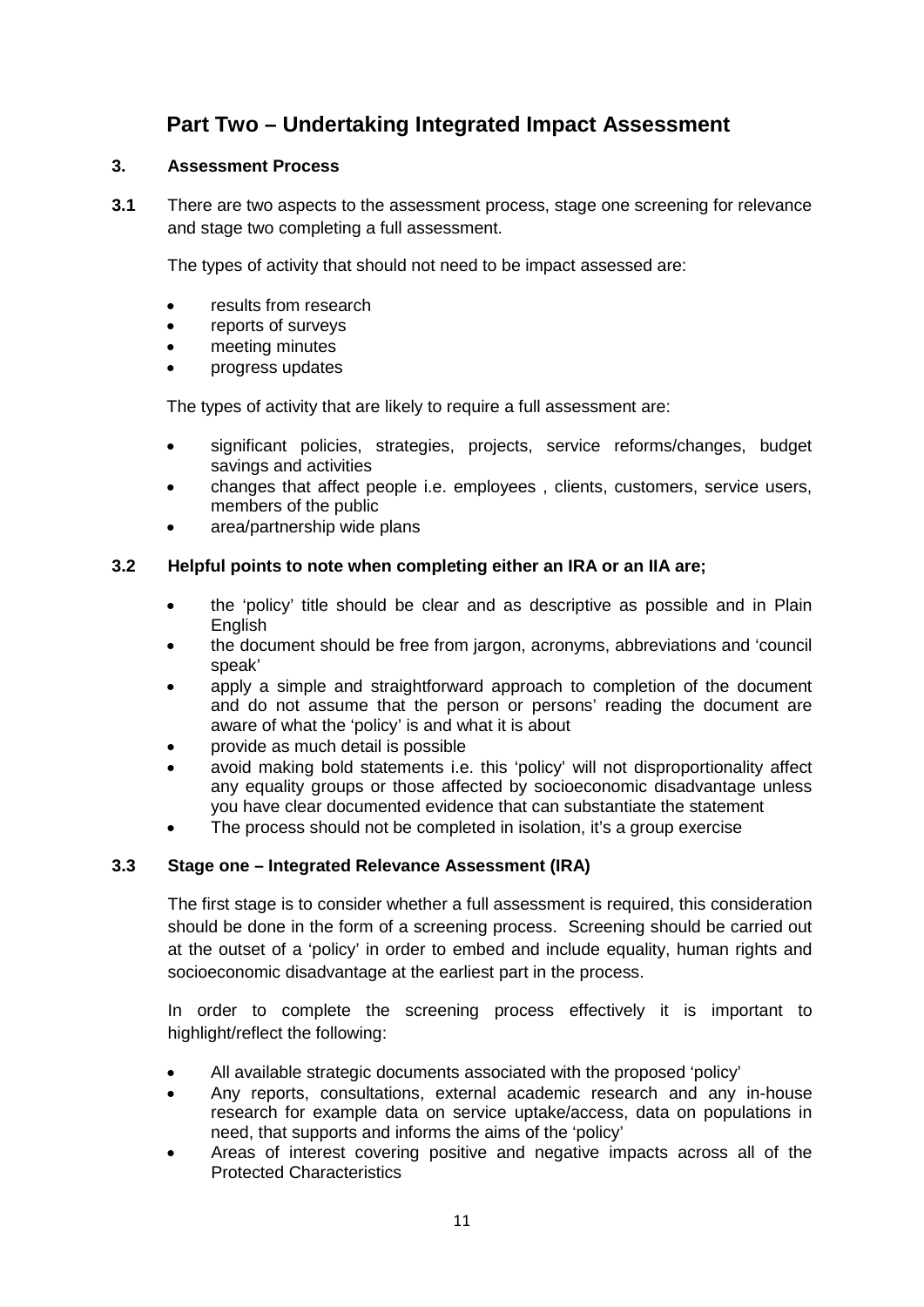- an indication of the degree of impact and how you know this
- provide a guide as to whether any impacts identified would or could be mitigated by an amendment to the 'policy'
- conclude whether more detailed work is required to address any areas of concern, unanswered questions that have arisen or conclude that no areas of concern where identified

If whilst completing stage one you identify that no impacts have been identified and there are no areas for concern, then you **must** give a **detailed explanation** to support your decision rationale**.** This decision will require to be signed off by the Head of Service and the Equality and Diversity Advisor.

A detailed summary of the decision rationale must be included in any council reports and a copy of the IRA included in the background papers.

It's important to note that a review of the screening process can be actioned at any time, especially if new information becomes available or unforeseen consequences arise.

**N.B.** As a general rule of thumb, if you have two or more ticks in either the equality or socioeconomic disadvantage sections of the IRA form then a full assessment (stage two) will be required as this indicates that impacts and/or areas for concern have been identified and require further investigation.

## **3.4 Stage two – Full Integrated Impact Assessment (IIA)**

## **3.4.1 Purpose of the 'policy' (Section two of Form)**

The first part of the process is to describe and provide detail on the 'policy' (remember 'policy' represents and applies to policies, strategies, provisions, criteria, functions, practices, budget savings and activities, including the delivery of services) that is being assessed for impact. It is important to describe its purpose, in other words what are the aims, objectives and intended outcomes including the context within which it will operate. This provides the context for what impacts are likely and what the intention of the 'policy' is.

## **3.4.2 Needs and / or barriers which equality groups may have (section three of the form) in relation to the 'policy'**

Completion of this section will allow you to identify the likely impacts across the Protected Characteristics. Key points to consider are:-

- potential impacts both positive and negative on each of the Protected **Characteristics**
- what is the scale of the potential impact will the introduction of the 'policy' have a significant, moderate or minor impact
- is one group likely to be more affected than another
- or is the impact more wide ranging and general in its effect
- can any impacts identified be mitigated by an amendment to the 'policy'
- use other appropriate and relevant sources to assist with the completion of this section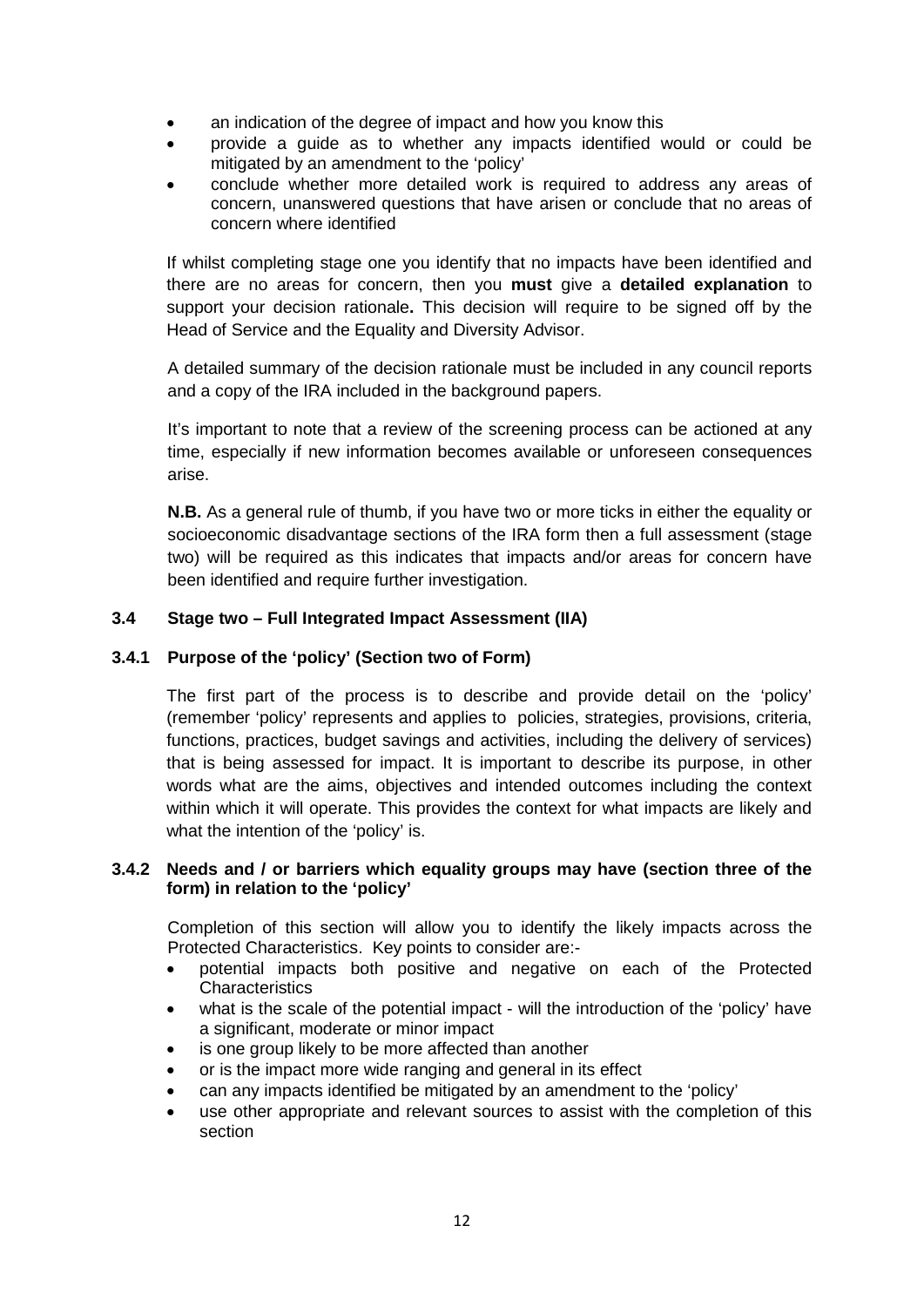## **3.4.3 Needs and / or barriers which vulnerable groups falling into poverty and disadvantage may have (section four of the form) in relation to the 'policy'**

Completion of this section will allow you to identify the likely impacts on vulnerable groups. Key points to consider are:-

- potential impacts both positive and negative on each of the vulnerable groups
- what is the scale of the potential impact will the introduction of the 'policy' have a significant, moderate or minor impact
- is one group likely to be more affected than another
- or is the impact more wide ranging and general in its effect
- can any impacts identified be mitigated by an amendment to the 'policy'
- use other appropriate and relevant sources to assist with the completion of this section

## **3.4.4 Action Plan (section five of the form)**

This section should be used to identify any actions that are required to be undertaken to further inform the process. For example whilst completing sections three and / or four you identify that you have insufficient information or data about how the 'policy' might affect one group or another therefore you decide to consult and engage with this group.

#### **3.4.5 Consultation and Engagement (section six of the form)**

This section should be used to record the following information:-

- who will be or has been involved in the consultation and engagement process
- state what groups will be or have been involved in the process and describe their involvement
- describe any planned involvement saying when this will take place and who is responsible for managing the involvement process
- describe the results of the consultation and engagement process and how you have taken this into account.

Remember you will need to consider the individual needs of those you are consulting and engaging with. For example is the event being held in a location that is accessible to disabled people, do you require to book interpreters/translators, is the day chosen for the event 'a day of rest/worship' for certain religions/beliefs, does the location of the event have suitable public transport links, are gender neutral toilets available, does the location present safety issues for those attending if the event is being held at night, how do you intend to consult and engage with employees who are absent from work and / or off on maternity/paternity leave.

#### **3.4.6 Data and Information (section seven of the form)**

This section should be used to record the following:-

What equality data, poverty data, research, information or other evidence has been used to inform this assessment?

(Information can include, for example, surveys, databases, focus groups, in-depth interviews, pilot projects, reviews of complaints made, user feedback, academic publications, and consultants' reports)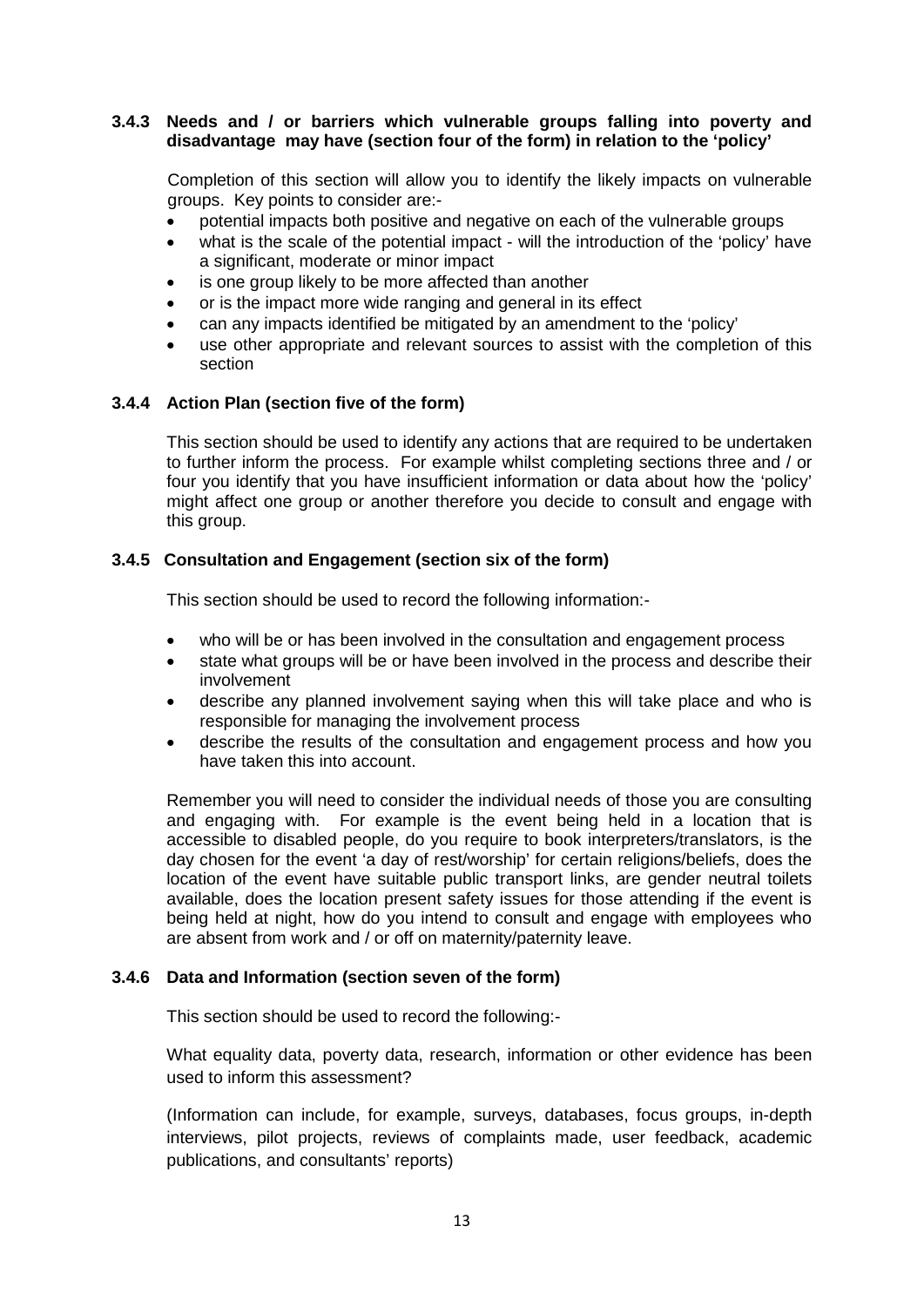- a. What information or other evidence has been used in the development of the policy?
- b. What does research, consultation and other data or information tell you about the impact of the policy? (Describe the information and the conclusions, and state where the information can be found).
- (i) Quantitative (numbers, percentages, statistical data)
- (ii) Qualitative (written/spoken words, opinions, surveys)
- c. Describe any gaps in the available information, and record within section five (Action Plan Section), action you are taking in relation to this (e.g. new research, further analysis) and when this is planned.
- d. Give details of any existing local or national evidence which has been used to inform the development of your policy.

## **3.4.7 Mitigating Actions (section eight of the form)**

This section of the form should be used to record the following:-

If the 'policy' has a negative/adverse impact on a particular group/s, but is still to be implemented, please provide justification for this.

Note: If the 'policy' is unlawfully discriminatory under the Equality Act 2010 and/or is having a negative impact on poverty and socioeconomic disadvantage under the Fairer Scotland Duty, you MUST identify, how the 'policy' can be amended or justified so the Council acts lawfully.

- a. How could you modify the 'policy' to eliminate discrimination or to reduce any identified negative impacts? If necessary, consider other ways in which you could meet the aims and objectives.
- b. How could you modify the 'policy' to create or maximise the positive aspects of the proposals and to increase equality and reduce poverty and socioeconomic disadvantage.
- c. Describe any modifications which you can make without further delay (for example, easy, few resource implications).
- d. If you propose to make any of the modifications shown above, describe any potential new negative impacts on other groups in society or on the ability to achieve the aims and how you will minimise these.
- e. Please describe the resource implications of any proposed modifications taking into account financial, people and property issues.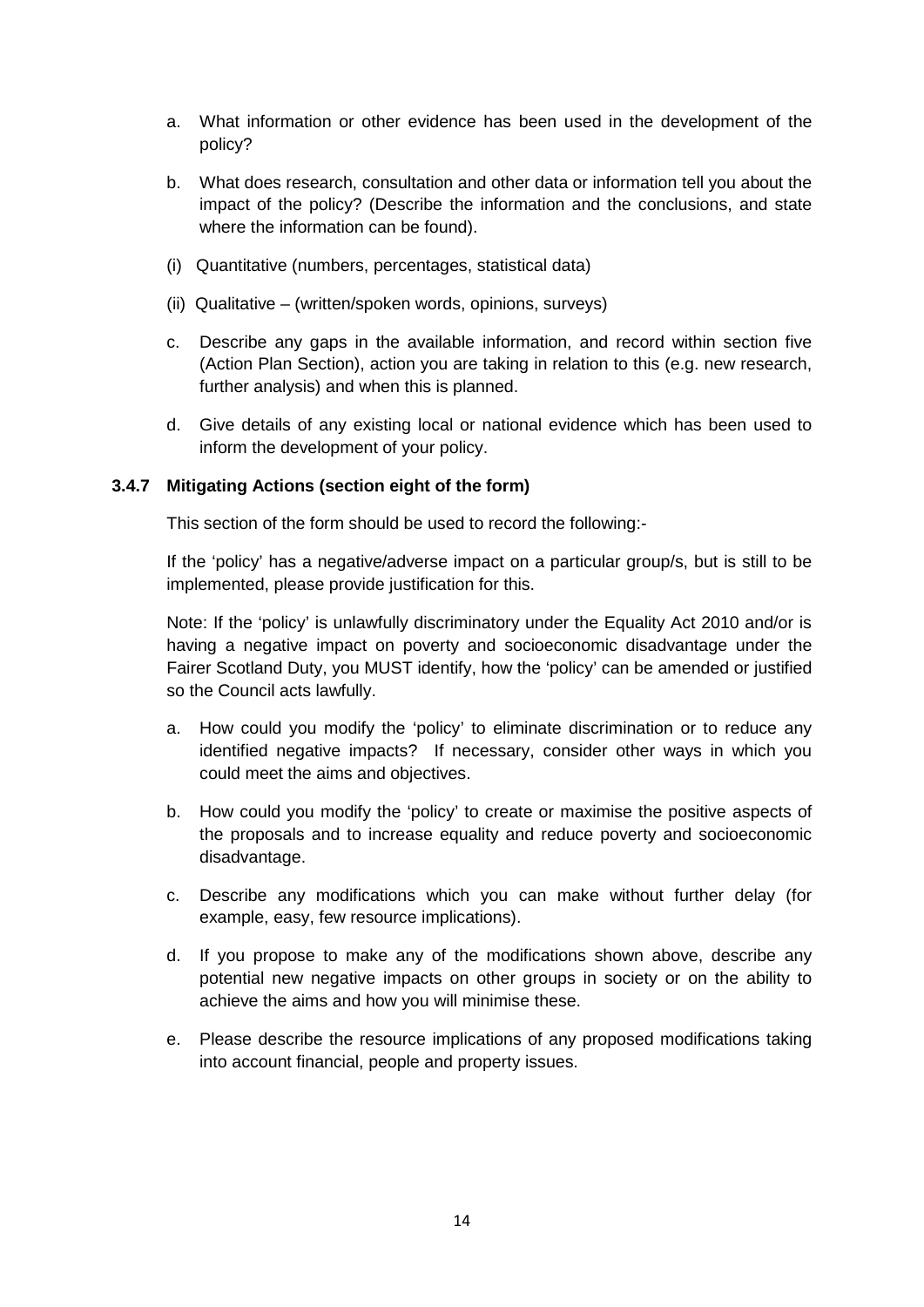## **3.4.8 Monitoring and Review (section nine of the form)**

This section of the form should be used to record the following:-

- a. How will the implementation and impact of the policy be monitored, including implementation of any amendments? For example, what type of monitoring will there be? How frequent?
- b. What are the practical arrangements for monitoring? For example, who will put this in place? When will it start?
- c. How will results of monitoring be used to develop future policies?
- d. When is the policy due to be reviewed?
- e. Who is responsible for ensuring this happens?

There will almost certainly be a range of actions that arise from the assessment process. It is recommended that the Assessment recommendations and actions required are reviewed after six months if possible and as a minimum no longer than 12 months. Assessment review dates should be built in to service plans and the person who owns the 'policy' will be responsible for ensuring the actions are followed up.

## **3.4.9 Recommendation and Reasoning (section 10 of the form)**

This section of the form should be used to record the following:-

- Implement proposal with no amendments
- Implement proposal taking account of mitigating actions (as outlined in section eight)
- Reject proposal due to disproportionate impact on equality, human rights, poverty and socioeconomic disadvantage

Lastly you must give a reason for your recommendation and ensure the lead officer and the Head of Service or Depute Chief Executive signs off the assessment.

The lead officer is responsible for ensuring the final assessment is published on council website once the decision to implement has been agreed, this is a legal requirement.

A summary of the decision rationale must be included in any council reports and a copy of the IIA included in the background papers.